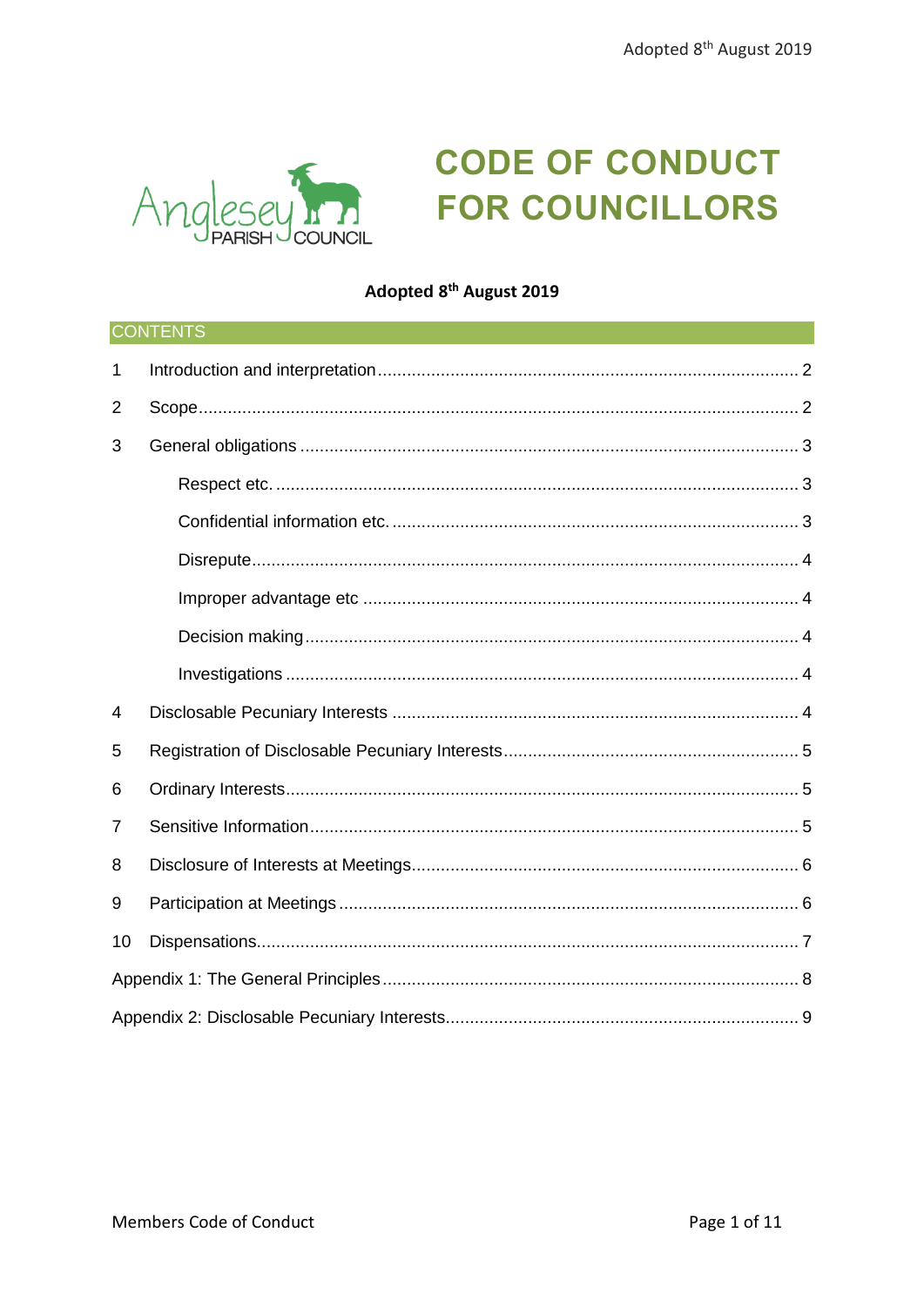# <span id="page-1-0"></span>**1 INTRODUCTION AND INTERPRETATION**

- 1.1 The Council has adopted this Code of Conduct to set out the standards required by Councillors and Co-opted Members of Anglesey Parish Council.
- 1.2 The Code is consistent with the General Principles set out in Appendix 1 and the provisions of S29 (1) Localism Act 2011.
- 1.3 In this Code:

or

1.3.1 "Co-opted Member" means a person who is not a member of Anglesey Parish Council but who:

1.3.1.1 is a member of any committee or sub-committee of the Council,

1.3.1.2 Is a member of, and represents the Council on, any joint committee or joint subcommittee of the Council and who is entitled to vote on any question that falls to be decided at any meeting of that committee or subcommittee.

1.3.2 "Councillor" includes members and Co-opted Members of Anglesey Parish Council.

N.B. Councillors who have been co-opted to the Council as opposed to being elected at ordinary or by-elections are "Members of Council "and not "Co-opted Members" within the definition above.

- 1.3.3 "Interest" means a Disclosable Pecuniary Interest (see paragraph [4](#page-4-0)) or an Ordinary Interest (see paragraph [6](#page-4-2)).
- 1.3.4 "meeting" means any meeting of:
	- 1.3.4.1 the Council;
	- 1.3.4.2 any of the Council's committees or sub-committees;
	- 1.3.4.3 any briefings by officers and site visits organised by the Council;

Whether or not the press and public are excluded from the meeting.

- 1.3.5 "Relevant Person" means the Councillor or:
	- 1.3.5.1 that Councillor's spouse or civil partner;
	- 1.3.5.2 a person with whom that Councillor is living as husband and wife; or
	- 1.3.5.3 a person with whom that Councillor is living as if they were civil partners.
- 1.3.6 an interest is "subject to a pending notification" if the interest has been notified to the Borough Council's Monitoring Officer under paragraph [5](#page-4-1) but has not been entered in the Council's register in consequence of that notification.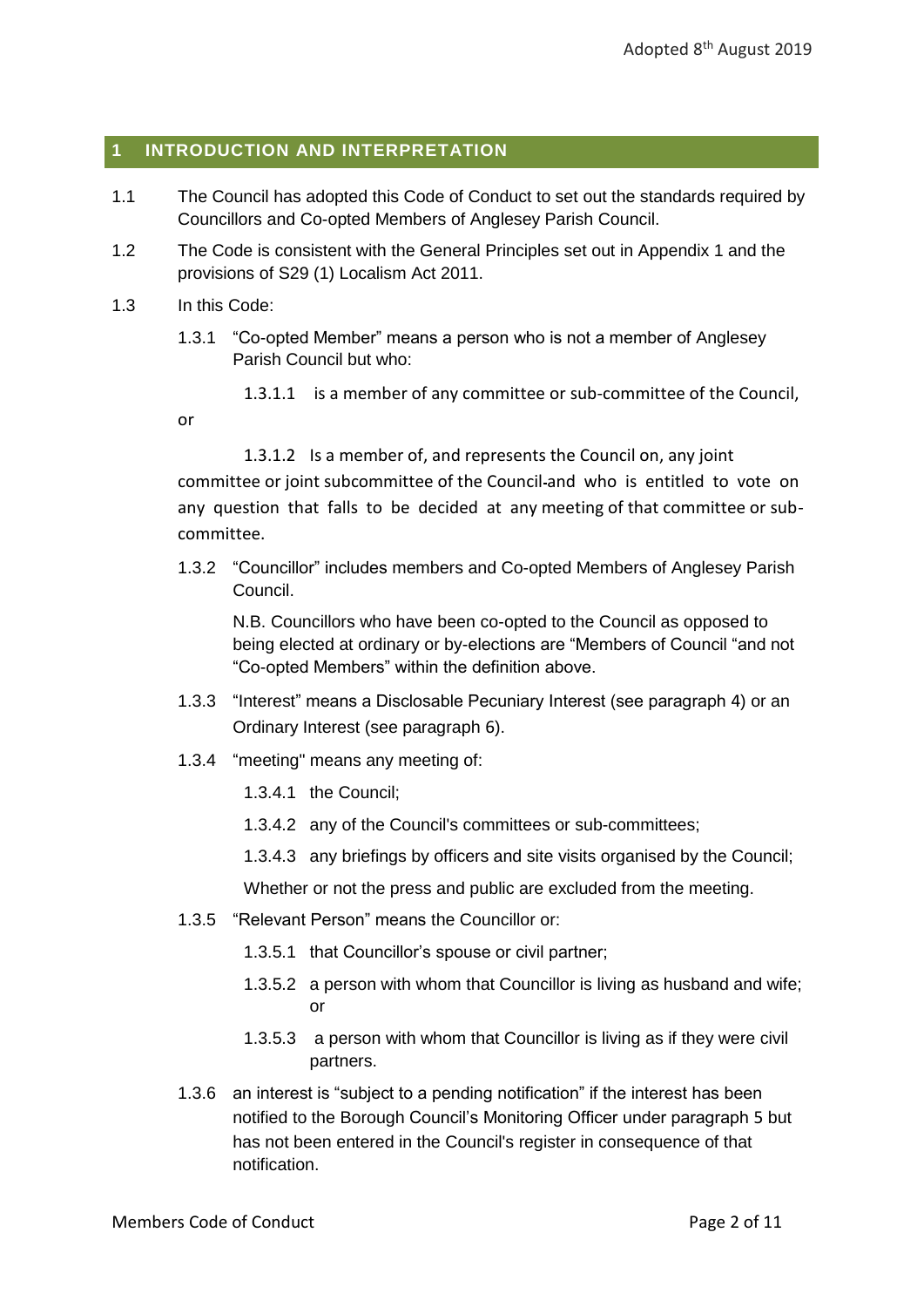# <span id="page-2-0"></span>**2 SCOPE**

- 2.1 Councillors must comply with this Code whenever they:
	- 2.1.1 conduct the business of the Council (which, in this Code, includes the business of the office to which they are elected or appointed); or
	- 2.1.2 act as a representative of the Council,

and references to their official capacity are construed accordingly.

- 2.2 This Code only has effect in relation to the conduct of a Councillor when they are acting in their official capacity.
- 2.3 Where a Councillor acts as a representative of the Council:
	- 2.3.1 on another relevant authority which has a code of conduct, they must, when acting for that other authority, comply with that other authority's code of conduct; or
	- 2.3.2 on any other body, they must, when acting for that other body, comply with the Council's code of conduct, except and insofar as it conflicts with any other lawful obligations to which that other body may be subject.

# <span id="page-2-1"></span>**3 GENERAL OBLIGATIONS**

# <span id="page-2-2"></span>RESPECT ETC.

- 3.1 Councillors must treat others with respect.
- 3.2 Councillors must comply with their statutory obligations.
- 3.3 Councillors must not do anything which may cause the Council to breach any of the equality enactments.
- 3.4 Councillors must not bully any person.
- 3.5 Councillors must not intimidate nor attempt to intimidate any person who is or is likely to be:
	- 3.5.1 a complainant;
	- 3.5.2 a witness; or
	- 3.5.3 involved in the administration of any investigation or proceedings,

in relation to an allegation that a Councillor (including that Councillor) has failed to comply with their authority's code of conduct.

3.6 Councillors must not do anything which compromises or is likely to compromise the impartiality of those who work for, or on behalf of, the Council.

# <span id="page-2-3"></span>CONFIDENTIAL INFORMATION ETC.

3.7 Councillors must not disclose information given to them in confidence by anyone, or information acquired by them which they believe, or ought reasonably to be aware, is of a confidential nature, except where: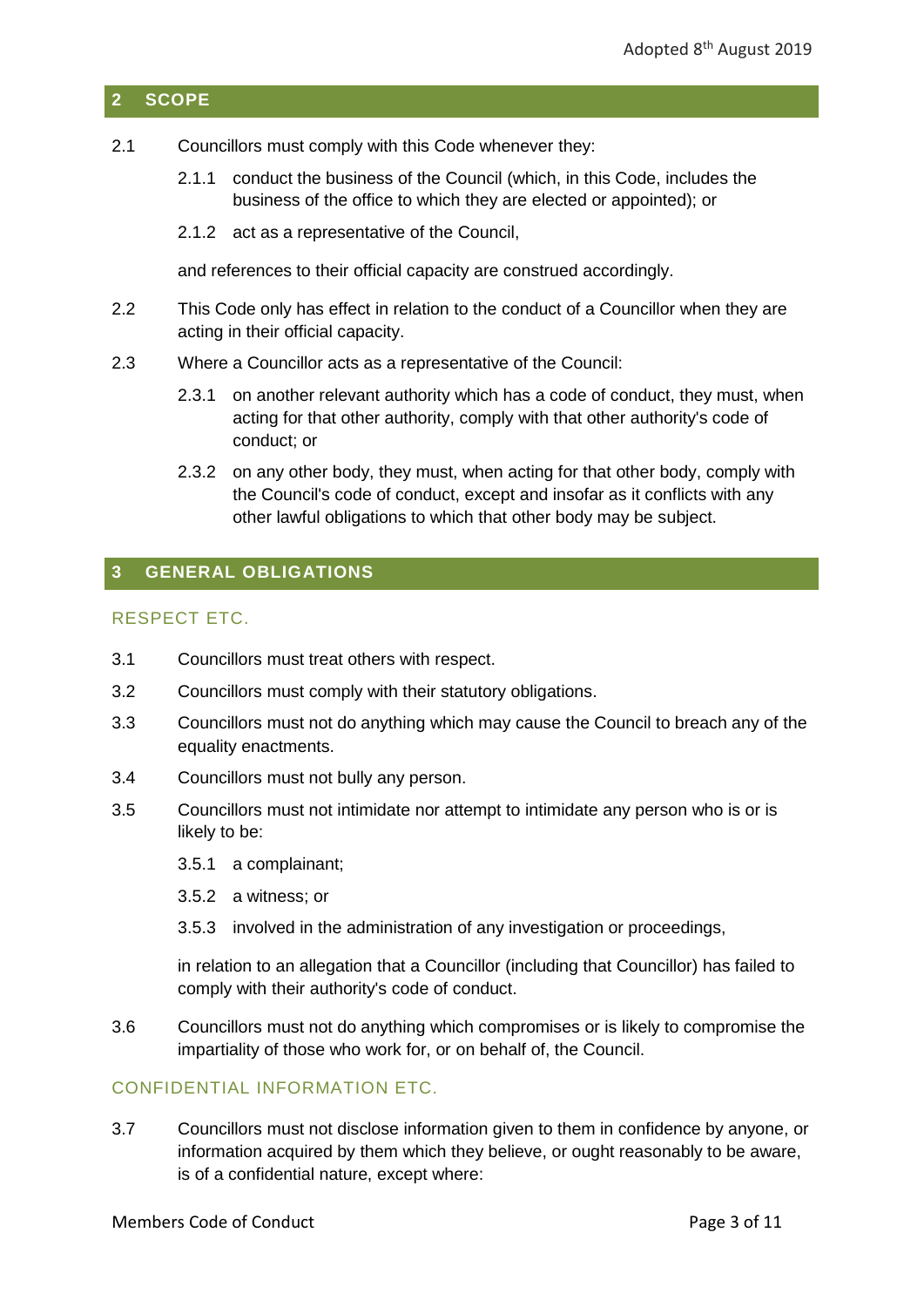- 3.7.1 they have the consent of a person authorised to give it;
- 3.7.2 they are required by law to do so;
- 3.7.3 the disclosure is:
	- 3.7.3.1 reasonable and in the public interest; and
	- 3.7.3.2 made in good faith and in compliance with the reasonable requirements of the Council.
- 3.8 Councillors must not prevent another person from gaining access to information to which that person is entitled by law.

# <span id="page-3-0"></span>DISREPUTE

3.9 Councillors must not conduct themselves in a manner which could reasonably be regarded as bringing their office or the Council into disrepute.

# <span id="page-3-1"></span>IMPROPER ADVANTAGE ETC

- 3.10 Councillors must not use or attempt to use their position as a councillor improperly to confer on or secure for themselves or any other person, an advantage or disadvantage.
- 3.11 Councillors must, when using or authorising the use by others of the resources of the Council:
	- 3.11.1 act in accordance with the Council's reasonable requirements;
	- 3.11.2 ensure that such resources are not used improperly for political purposes (including party political purposes).
- 3.12 Councillors must have regard to any applicable Local Authority Code of Publicity made under the Local Government Act 1986.

# <span id="page-3-2"></span>DECISION MAKING

3.13 When reaching decisions on any matter, Councillors must have regard to any relevant advice provided to them by:

3.13.1 the Council's Clerk & Responsible Financial Officer; and

3.13.2 the Borough Council's Monitoring Officer,

where that officer is acting pursuant to their statutory duties.

3.14 Councillors must give reasons for all decisions in accordance with any statutory requirements and any reasonable additional requirements imposed by the Council.

# <span id="page-3-3"></span>INVESTIGATIONS

3.15 Councillors must co-operate with any investigations or other procedures in relation to an alleged breach of this Code of Conduct.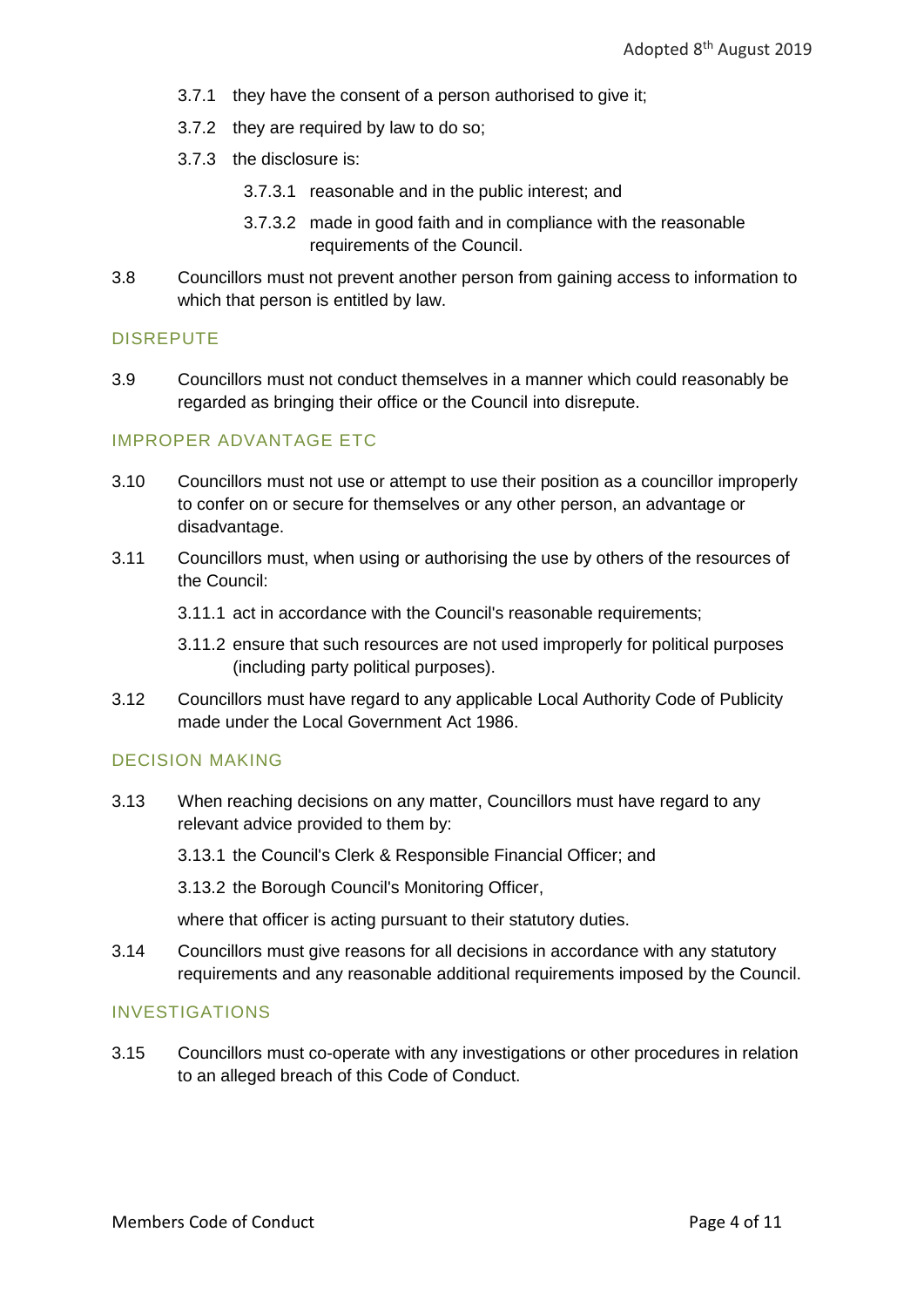# <span id="page-4-0"></span>**4 DISCLOSABLE PECUNIARY INTERESTS**

- 4.1 A Councillor has a Disclosable Pecuniary Interest in any business of the Council if the interest is of a description set out in paragraph 4.2 below and is an interest of a Relevant Person and, if the Relevant Person is not the Councillor, the Councillor is aware that that other person has the interest.
- 4.2 "Disclosable Pecuniary Interests" are as defined from time to time by the Secretary of State in Regulations. The Regulations current at the time of adoption of this Code are The Relevant Authorities (Disclosable Pecuniary Interests) Regulations 2012 and are set out in Appendix 2.

# <span id="page-4-1"></span>**5 REGISTRATION OF DISCLOSABLE PECUNIARY INTERESTS**

- <span id="page-4-3"></span>5.1 Subject to paragraph [7](#page-5-0), Councillors must, within 28 days of this Code being adopted by the Council or their election or appointment to office (whichever is the later), register in the Borough Council's Register of Councillors' Interests (maintained under section 29(1) of the Localism Act 2011) details of their Disclosable Pecuniary Interests (as referred to in paragraph [4](#page-4-0) above) by completing the appropriate form and delivering this to the Council's Clerk Monitoring Officer.
- 5.2 Subject to paragraph [7](#page-5-0), Councillors must, within 28 days of becoming aware of any Disclosable Pecuniary Interests (as referred to in paragraph [4](#page-4-0) above) which they have not registered, or any change to such an interest which they have registered under paragraph [5.1,](#page-4-3) register details of that unregistered interest or change by completing the appropriate form and delivering this to the Council's Clerk who will forward it to the Borough Council's Monitoring Officer.

# <span id="page-4-2"></span>**6 ORDINARY INTERESTS**

- 6.1 A Councillor has an "Ordinary Interest" in any business of the Council where it is not a Disclosable Pecuniary Interest but either:
	- 6.1.1 a decision in relation to that business might reasonably be regarded as affecting the well-being or financial position of:
		- 6.1.1.1 the Councillor;
		- 6.1.1.2 a member of the Councillor's family; or
		- 6.1.1.3 any person with whom they have a close association

to a greater extent than it would affect the majority of other council tax payers, ratepayers or inhabitants of the electoral ward for which the Councillor has been elected; or

6.1.2 it relates to or is likely to affect any of the interests listed in the table of Disclosable Pecuniary Interests set out in Appendix 2 but in respect of a member of the Councillor's family (other than a Relevant Person) or of any person with whom they have a close association.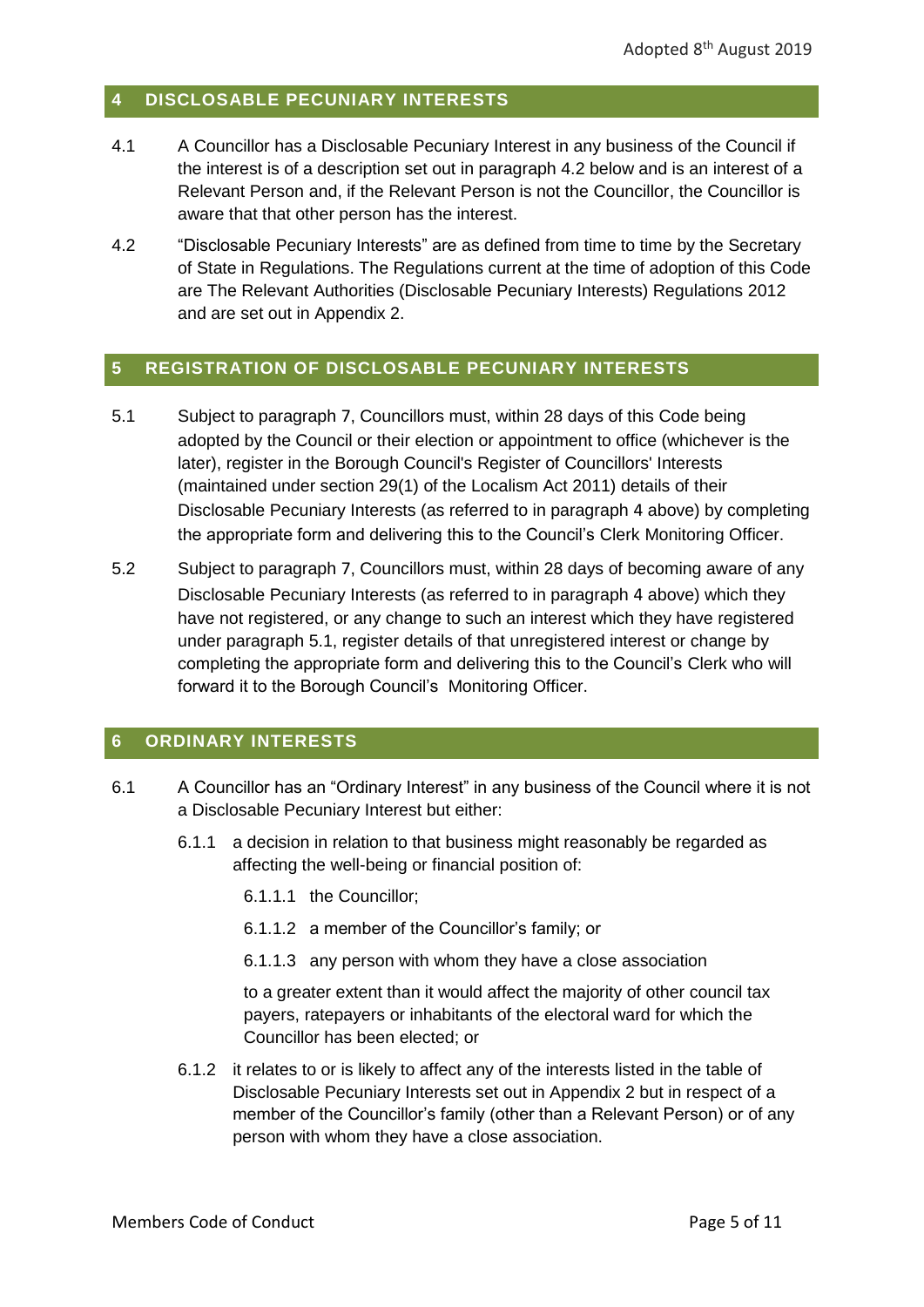# <span id="page-5-0"></span>**7 SENSITIVE INFORMATION**

- 7.1 Paragraphs [7.2](#page-5-3) and [7.3](#page-5-4) apply where:
	- 7.1.1 a Councillor has an interest (whether or not a Disclosable Pecuniary Interest), and
	- 7.1.2 the nature of the interest is such that the Councillor, and the Borough Council's Monitoring Officer, decide in writing that disclosure of the details of the interest could lead to the Councillor, or a person connected with the Councillor, being subject to violence or intimidation.
- <span id="page-5-3"></span>7.2 If the interest is entered in the Council's register, copies of the register that are made available for inspection, and any published version of the register, will not include details of the interest (but may state that the Councillor has an interest the details of which are withheld under subsection 32(2) Localism Act 2011).
- <span id="page-5-4"></span>7.3 If paragraph [8.2](#page-5-5) or paragraph 10.4 applies in relation to the interest, that paragraph is to be read as requiring the Councillor to disclose not the interest but merely the fact that the Councillor has an interest in the matter concerned.
- 7.4 If a Councillor becomes aware of any change of circumstances which means that information excluded from the register under paragraph [7.2](#page-5-3) is no longer sensitive information, they must notify the Council's Monitoring Officer so that the register can be amended.

# <span id="page-5-1"></span>**8 DISCLOSURE OF INTERESTS AT MEETINGS**

- <span id="page-5-7"></span>8.1 Paragraphs [8.2](#page-5-5) and [8.3](#page-5-6) apply if a Councillor:
	- 8.1.1 is present at a meeting;
	- 8.1.2 has a Disclosable Pecuniary Interest or an Ordinary Interest in any matter to be considered, or being considered, at the meeting; and
	- 8.1.3 is aware or ought reasonably to be aware that the condition in paragraph [8.1.2](#page-5-7) is met.
- <span id="page-5-5"></span>8.2 Subject to paragraph [7.3,](#page-5-4) the Councillor must disclose the existence and the nature of the interest to the meeting.
- <span id="page-5-6"></span>8.3 If the interest is a Disclosable Pecuniary Interest which is not entered in the Council's register and is not the subject of a pending notification, the Councillor must notify the Council's Monitoring Officer of the interest as soon as possible and in any event before the end of 28 days beginning with the date of the disclosure.

# <span id="page-5-2"></span>**9 PARTICIPATION AT MEETINGS**

- 9.1 Paragraph [9.2](#page-6-0) applies if a Councillor:
	- 9.1.1 is present at a meeting;
	- 9.1.2 has either: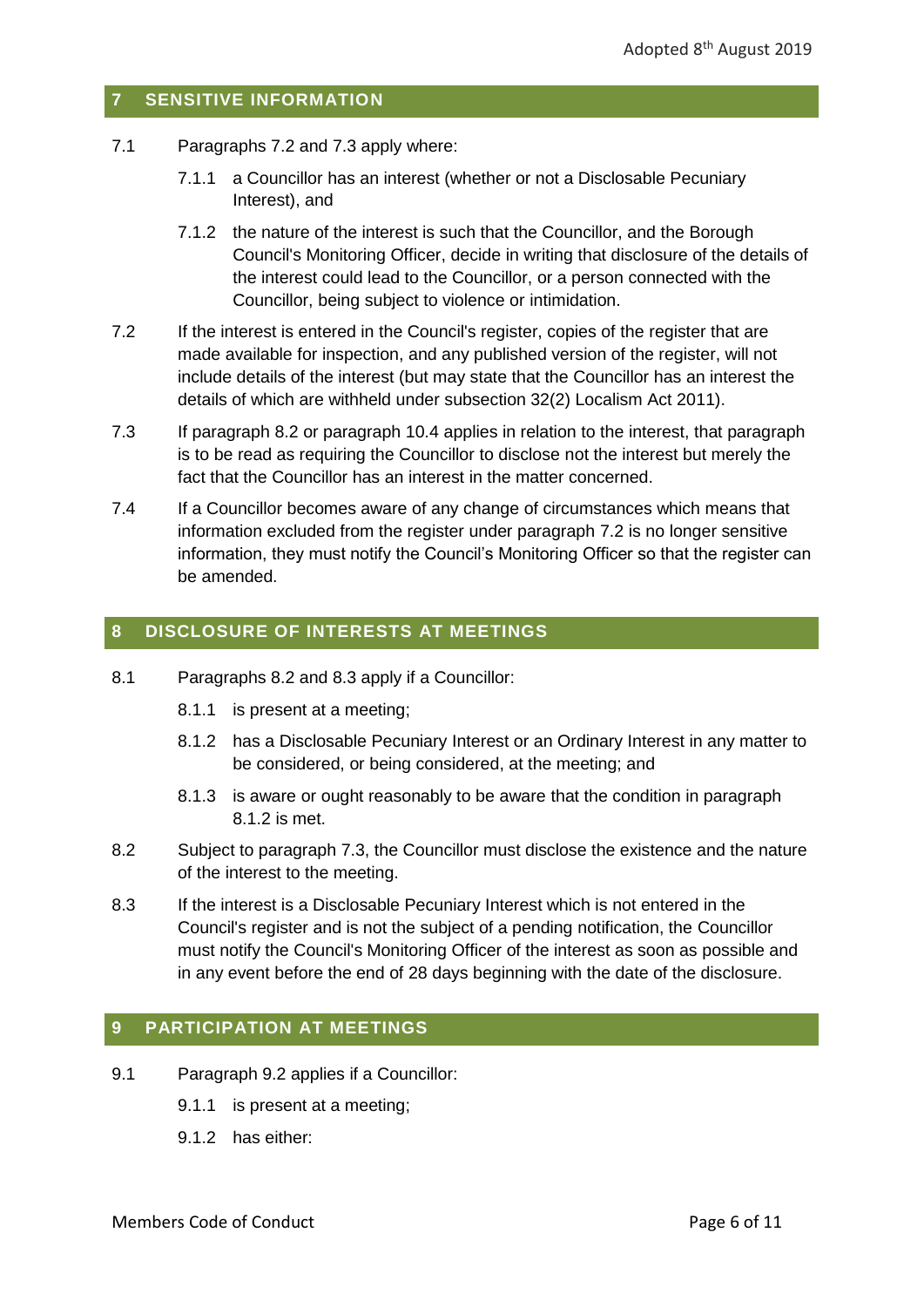- 9.1.2.1 a Disclosable Pecuniary Interest in any matter to be considered, or being considered, at the meeting; or
- <span id="page-6-1"></span>9.1.2.2 an Ordinary Interest in any matter to be considered, or being considered, at the meeting and where the interest is one which a member of the public with knowledge of the relevant facts would reasonably regard as so significant that it is likely to prejudice the Councillor's judgment of the public interest; and
- 9.1.3 in the case of an Ordinary Interest, is aware or ought reasonably to be aware that the condition in paragraph [9.1.2.2](#page-6-1) is met.
- <span id="page-6-0"></span>9.2 Subject to paragraph 10, the Councillor:
	- 9.2.1 may not participate, or participate further, in any discussion of the matter at the meeting,
	- 9.2.2 may not participate in any vote, or further vote, taken on the matter at the meeting; and
	- 9.2.3 must withdraw from the room where the meeting considering the business is being held.

# **<sup>10</sup> MATTERS CONSIDERED BY A SINGLE COUNCILLOR**

<span id="page-6-2"></span>10.1 This paragraph applies if:

10.1.1 A function of the Council may be discharged by a Councillor acting alone;

10.1.2 A Councillor has either a Disclosable Pecuniary Interest or an Ordinary Interest in any matter to be dealt with, or being dealt with, by that Councillor in the Course of discharging that function; and

10.1.3 In the case of an Ordinary Interest, the Councillor is aware, or ought reasonably to be aware, of that interest.

- 10.2 If the interest is a Disclosable Pecuniary Interest which is not entered in the Council's Register and is not the subject of a pending notification, the Councillor must notify the Borough Council's Monitoring Officer of the interest as soon as possible and in any event before the end of 28 days beginning with the date when the Councillor becomes aware, or ought reasonably to be aware, of that interest in relation to that matter.
- 10.3 If the interest is either:

10.3.1 A Disclosable Pecuniary Interest; or

10.3.2 an Ordinary Interest where the interest is one which a member of the public with knowledge of the relevant facts would reasonably regard as so significant that it is likely to prejudice the Councillor's judgement of the public interest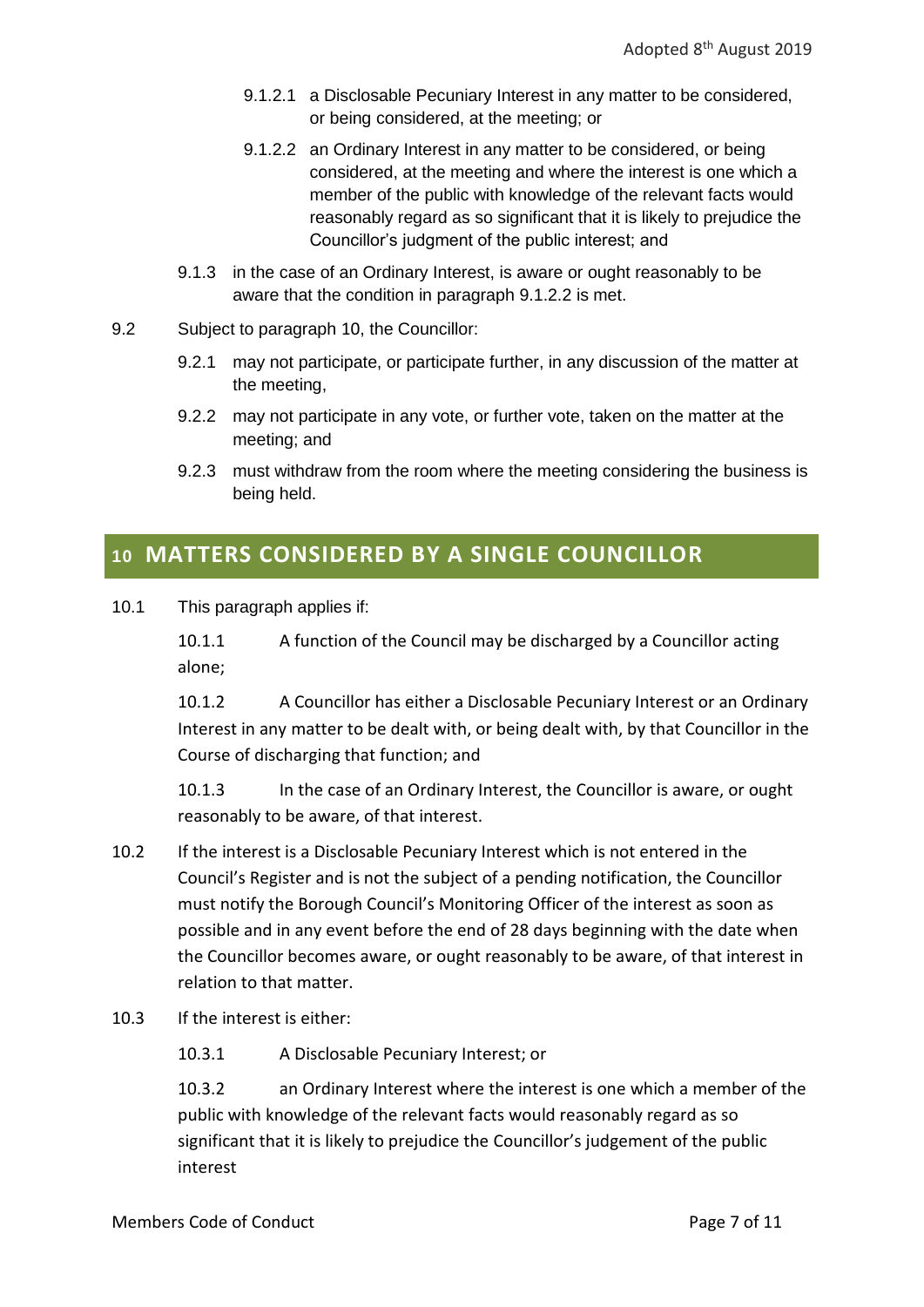the Councillor must not take any steps, or any further steps, in relation to the matter (except for the purpose of enabling the matter to be dealt with otherwise than by the Councillor).

10.4 Subject to paragraph 7.3, the Councillor must ensure that any written statement of any decision taken by them in relation to that business records the existence of and nature of that interest.

# **11 DISPENSATIONS**

- 11.1 The Council may, on a written request made to the Council's Proper Officer by a Councillor, grant a dispensation relieving the Councillor from all or any of the restrictions in paragraph [9.2](#page-6-0) in cases described in the dispensation.
- 11.2 The Council may grant a dispensation under paragraph [10.1](#page-6-2) only if, after having had regard to all relevant circumstances, the Council considers that:
	- 11.2.1 without the dispensation the number of persons prohibited by Section 31(4) Localism Act 2011 from participating in any particular business would be so great a proportion of the body transacting the business as to impede the transaction of the business,
	- 11.2.2 without the dispensation the representation of different political groups on the body transacting any particular business would be so upset as to alter the likely outcome of any vote relating to the business,
	- 11.2.3 granting the dispensation is in the interests of persons living in the authority's area,
	- 11.2.4 it is otherwise appropriate to grant a dispensation.
- 11.3 A dispensation under paragraph [10.1](#page-6-2) must specify the period for which it has effect, and the period specified may not exceed four years.
- 11.4 Paragraph [9.2](#page-6-0) does not apply in relation to anything done for the purpose of deciding whether to grant a dispensation under paragraph [10.1.](#page-6-2)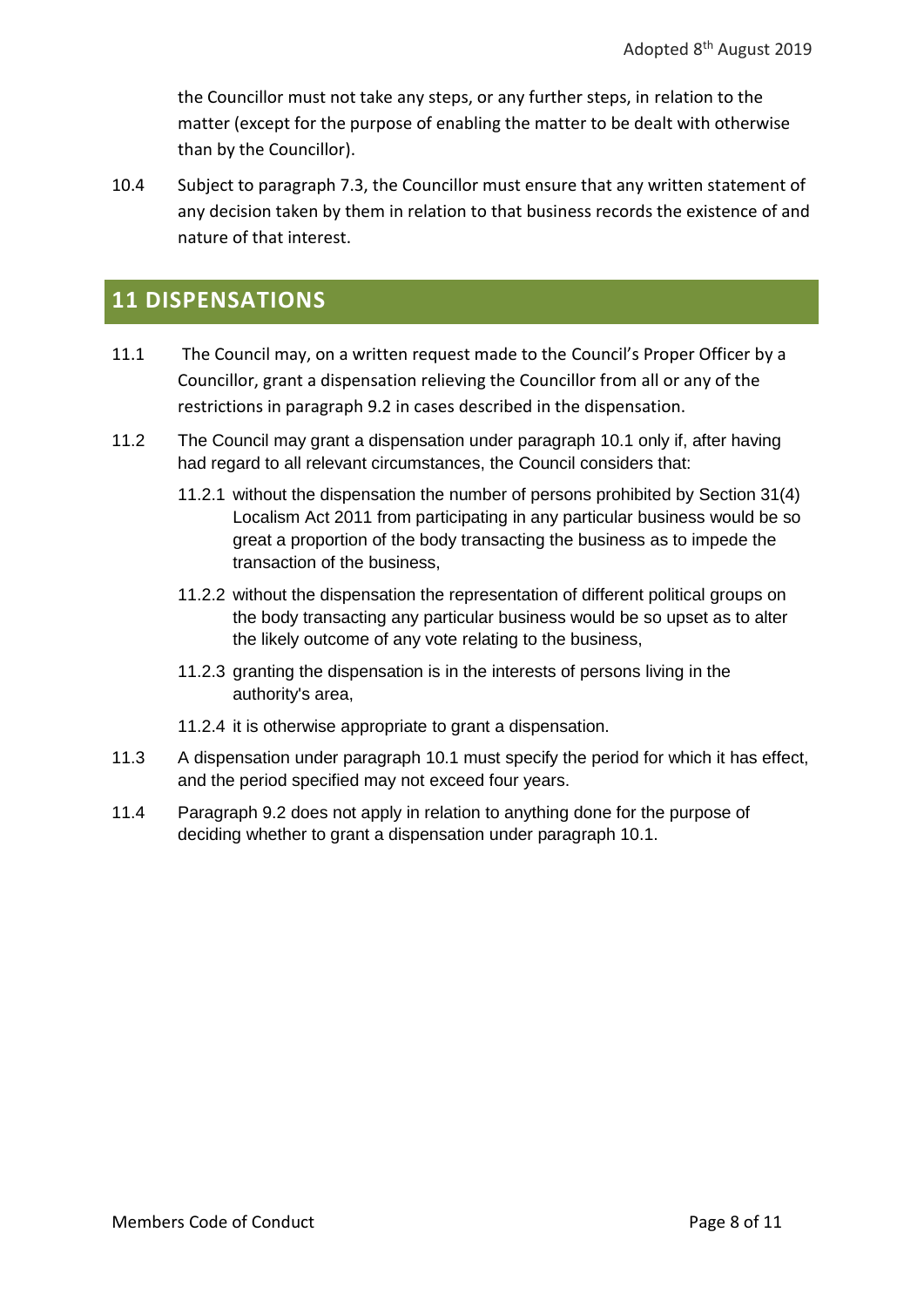# *Selflessness*

<span id="page-8-0"></span>**1.** Councillors should act solely in terms of the public interest.

# *Honesty and Integrity*

**2.** Councillors must avoid placing themselves under any obligation to people or organisations that might try inappropriately to influence them in their work. They should not act or take decisions in order to gain financial or other material benefits for themselves, their family, or their friends. They must declare and resolve any interests and relationships

# *Objectivity*

**3.** Councillors must act and take decisions impartially, fairly and on merit, using the best evidence and without discrimination or bias.

# *Accountability*

**4.** Councillors are accountable to the public for their decisions and actions and must submit themselves to the scrutiny necessary to ensure this.

# *Openness*

**5.** Councillors should act and take decisions in an open and transparent manner. Information should not be withheld from the public unless there are clear and lawful reasons for so doing.

*Honesty***6.** Councillors should be truthful.

*Leadership***7.** Councillors should exhibit these principles in their own behaviour. They should actively promote and robustly support the principles and be willing to challenge poor behaviour wherever it occurs.

# *Duty to Uphold the Law*

**8.** Councillors should uphold the law and, on all occasions, act in accordance with the trust that the public is entitled to place in them.

# *Stewardship*

**9.** Councillors should do whatever they are able to do to ensure that their authorities use their resources prudently and in accordance with the law.

# *Leadership*

**10.** Councillors should promote and support these principles by leadership, and by example, and should act in a way that secures or preserves public confidence.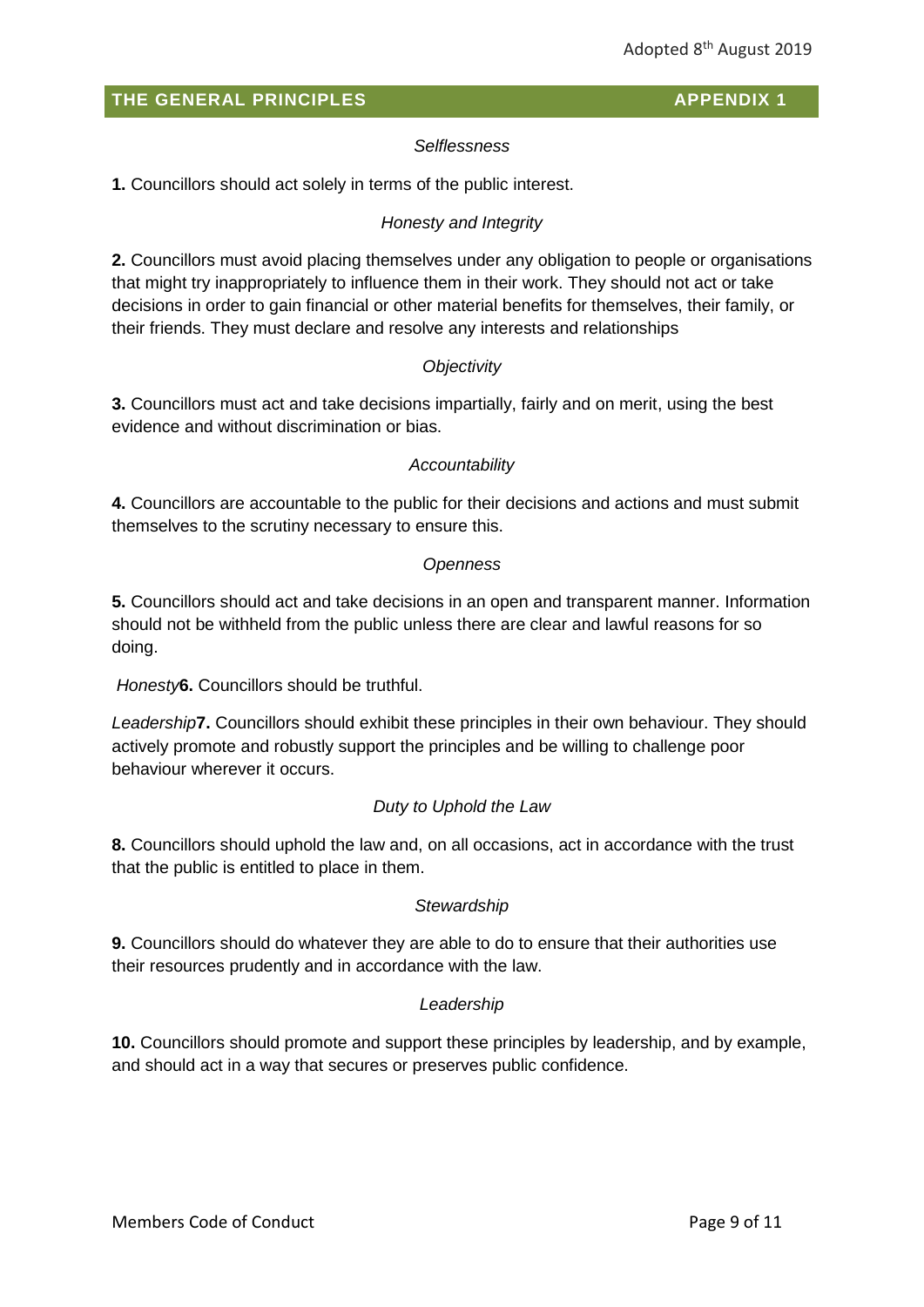# <span id="page-9-0"></span>**DISCLOSABLE PECUNIARY INTERESTS APPENDIX 2**

In this Appendix:

"The Act" means the Localism Act 2011;

"Body in which the relevant person has a beneficial interest" means a firm in which the relevant person is a partner or a body corporate of which the relevant person is a director, or in the securities of which the relevant person has a beneficial interest;

"Director" includes a member of the committee of management of an industrial and provident society;

"land" excludes an easement, servitude, interest or right in or over land which does not carry with it a right for the relevant person (alone or jointly with another) to occupy the land or to receive income;

"M" means a member of a relevant authority;

"Member" includes a co-opted member;

"Relevant authority" means the authority of which M is a member;

"relevant period" means the period of 12 months ending with the day on which M gives a notification for the purposes of section 30(1) or section 31(7), as the case may be, of the Act;

"Relevant person" means M or any other person referred to in section 30(3) (b) of the Act;

"Securities" means shares, debentures, debenture stock, loan stock, bonds, units of a collective investment scheme within the meaning of the Financial Services and Markets Act 2000 and other securities of any description, other than money deposited with a building society.

| <b>Subject</b>                                       | <b>Prescribed description</b>                                                                                                                                                                                                                                                |
|------------------------------------------------------|------------------------------------------------------------------------------------------------------------------------------------------------------------------------------------------------------------------------------------------------------------------------------|
| Employment, office, trade,<br>profession or vocation | Any employment, office, trade, profession or vocation carried<br>on for profit or gain.                                                                                                                                                                                      |
| Sponsorship                                          | Any payment or provision of any other financial benefit (other<br>than from the relevant authority) made or provided within the<br>relevant period in respect of any expenses incurred by M in<br>carrying out duties as a member, or towards the election<br>expenses of M. |
|                                                      | This includes any payment or financial benefit from a trade<br>union within the meaning of the Trade Union and Labour<br>Relations (Consolidation) Act 1992.                                                                                                                 |
| Contracts                                            | Any contract which is made between the relevant person (or<br>a body in which the relevant person has a beneficial interest)<br>and the relevant authority-<br>(a) under which goods or services are to be provided or                                                       |
|                                                      | works are to be executed; and                                                                                                                                                                                                                                                |
|                                                      | (b) Which has not been fully discharged.                                                                                                                                                                                                                                     |
| Land                                                 | Any beneficial interest in land which is within the area of the<br>relevant authority.                                                                                                                                                                                       |